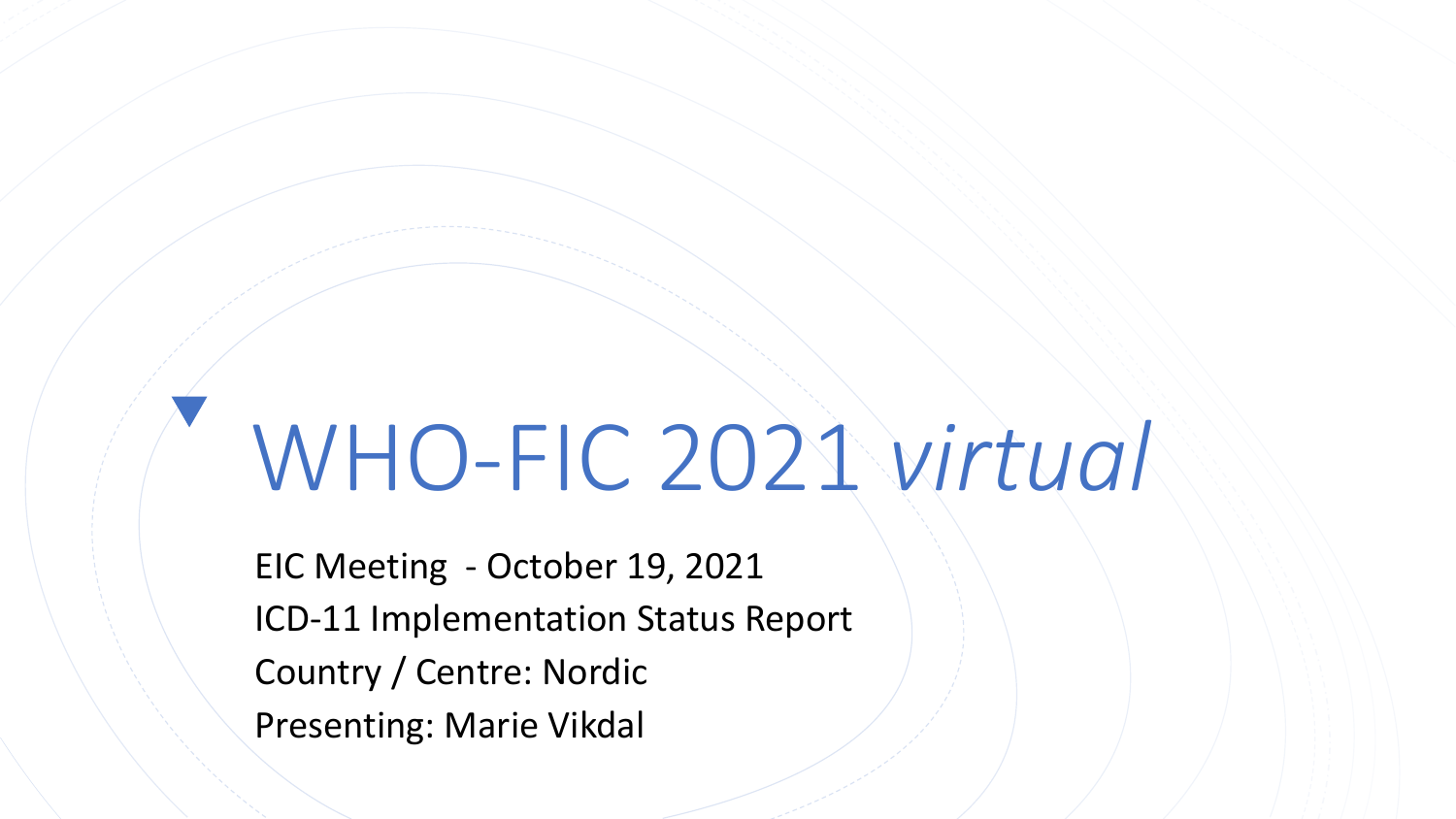## **Progress to date**

- What steps have been made towards implementation:
	- Has a decision been reached?
		- The Nordics has signed the Nomenclature regulations in 1967 and are obligated to use the latest version of ICD.
		- No common decisions for the Nordics due to different national organizations.
		- We share experiences and discuss progress within our Nordic CC
		- Some Nordic countries work on a pre-analysis to shed light on professional reasons and for funding (to establish a basis for the migration project from ICD-10 to ICD-11)
		- First step is translation
		- Next step is deciding how to use ICD-11 in national systems
	- What challenges were/are present around getting that decision (and solutions/ideas)
		- Widespread use of ICD-10 and many stakeholders make a complex picture needs are different
		- Understanding how ICD-11 can be used together with other terminologies
		- Understanding the needs for training of all primary users, like hospitals and its health care personnel who are performing the actual coding in many of the Nordic countries
	- Once a decision was made, what steps did you take next (may not be relevant yet to your country)
		- Too early to comment for the Nordics
	- What sectors of health care / government etc., involved in the implementation process to date
		- Units for health data/e-health/classifications/terminologies at governmental levels in all countries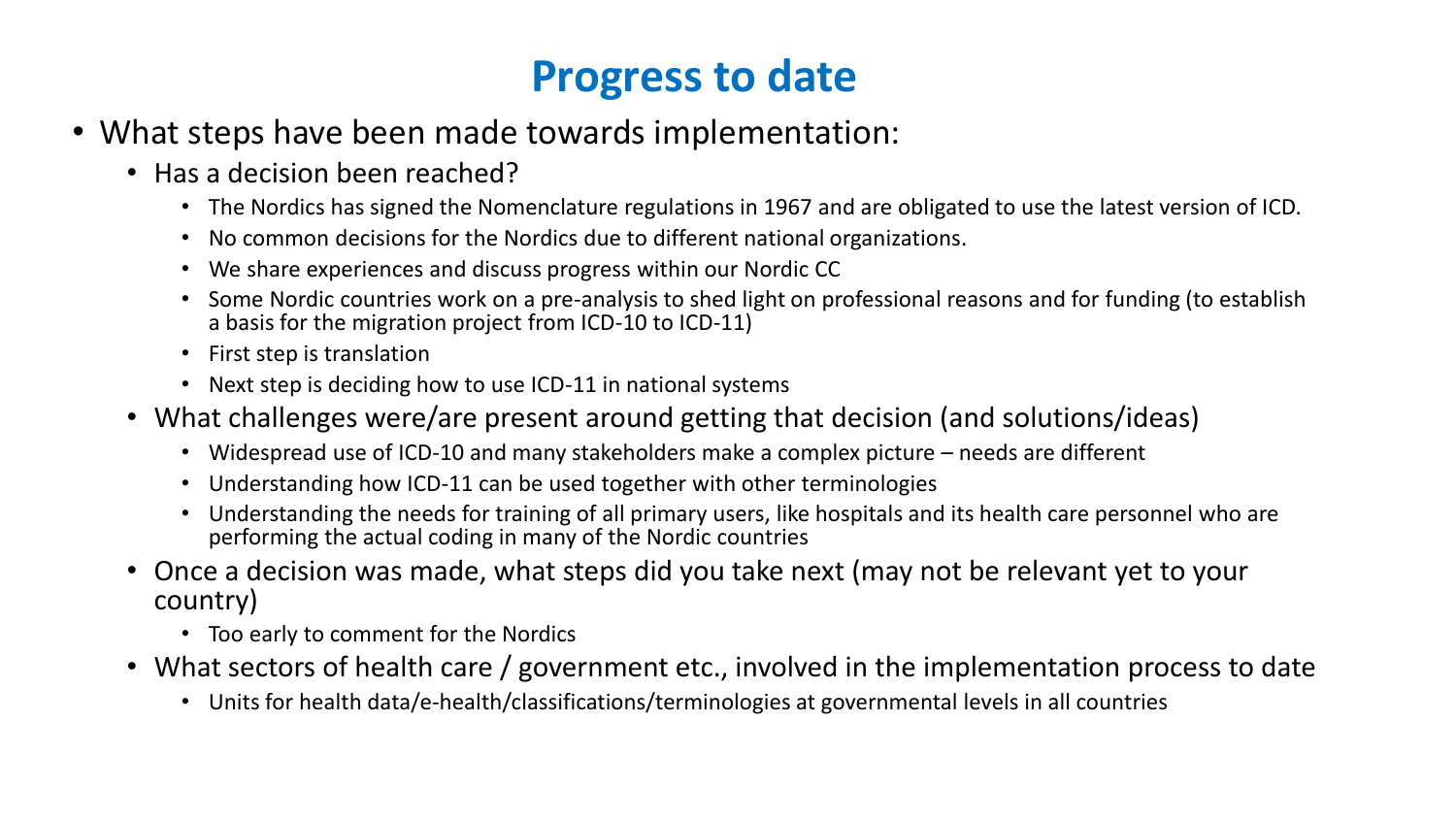## **Progress to date**

- What other activities is your cc/ country involved in the WHO-FIC arena
	- The Nordics has representatives in almost all reference groups and committees
		- Co-chairs in FDC and FDRG
		- Efforts made in the development and finalization of ICHI (FDC)
		- Work on harmonization between ICF and ICHI/WHO-FIC (FDC, FDRG)
		- Updating the mapping of the global reference list of 100 core health indicators (FDC)
		- Clarifying the role of terminologies within WHO-FIC (FDC)
		- Input on ICF use cases (FDRG)
		- Discussions on use of Covid-19 codes (MbRG and small groups)
		- Offered resources for the WHO casemix model (MbRG)
		- Discussions on mortality coding rules in ICD-11 (MRG)
		- Regional coding comparisons in Nordic, Baltic countries and Canada